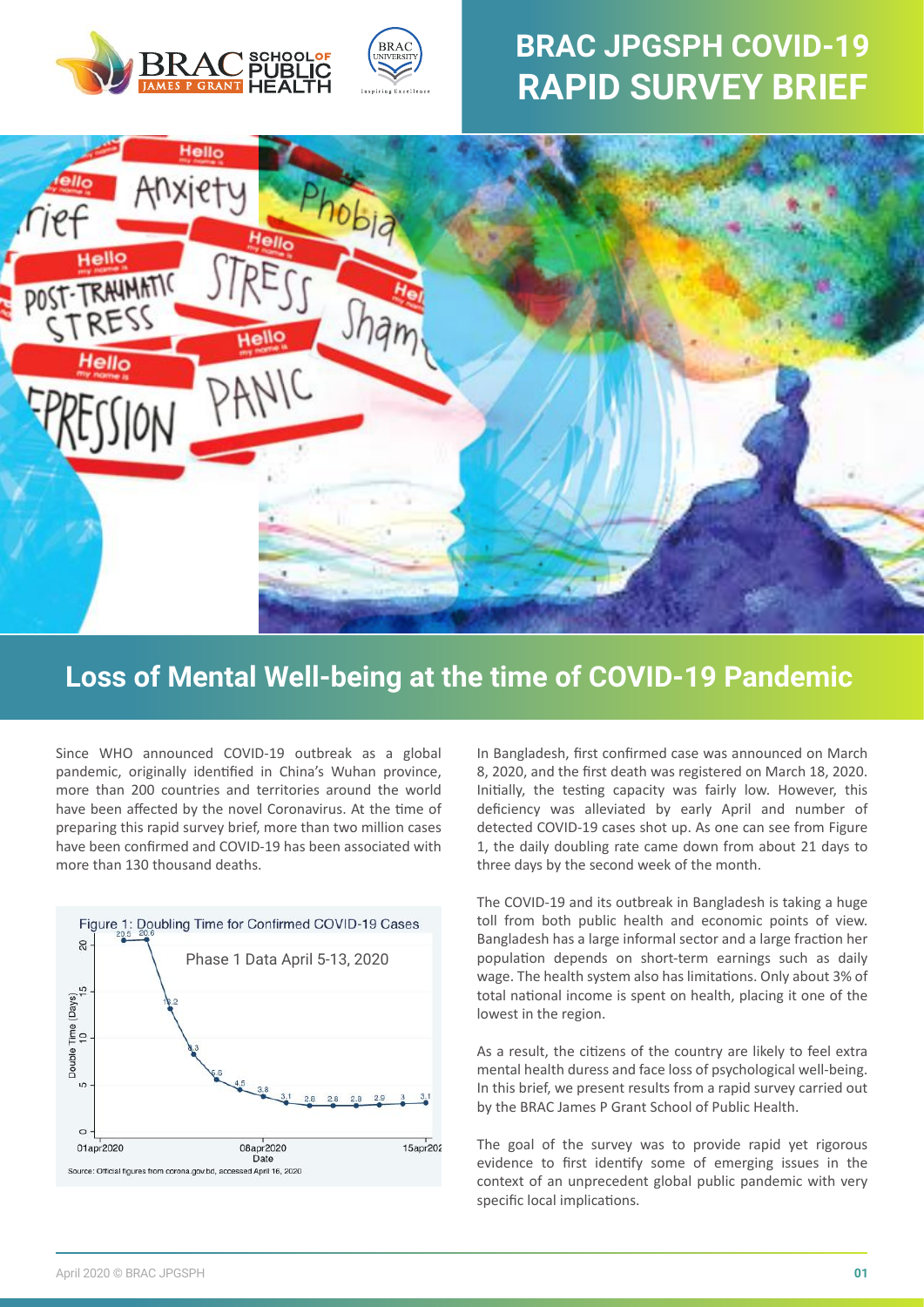The first phase of the data collection efforts took place between April 6 and 13, 2020. This also coincided with the rapid fall in doubling time as shown by the shaded region in Figure 1. Hence, this rapid survey allowed us to explore certain health and related outcomes during a very critical time. The survey was conducted over phone maintaining proper ethical standard and respect for the interviewee.

The samples were draws from the past surveys carried at by the JPG School of Public Health in the late 2018 and 2019. One sample included the sample from a nationally representative survey carried out in 2019. Additionally, we wanted to focus on some specific populations such as RMG workers and urban young men. In future, we will also focus on the populations as different issues emerge in the local context.

We use data collected between April 5 and April 13 (the shaded region in Figure 1). This allowed us a sample size of 1,309. Male respondents and urban areas were overrepresented in our sample. This reflects our original sample frame and focusing on populations (such as urban young men and RMG workers).

The survey covered a number of domains that we believed were pertinent to the current COVID-19 crisis. We collected information on awareness, knowledge and practices associated with infection and transmission of COVID-19. We also included how the pandemic and the ongoing lockdown have affected income, earnings, as well as consumption and diets. We explored various coping strategies and focused on certain gender aspects of the pandemic.

One particular strength of the rapid survey is that we assessed mental health or psychological well-beings of all the respondents. We used two scales to assess psychological well-being. First, we used Patient Health Questionnaire (PHQ). In its original form, it is a nine-item scale, however, we dropped a question on feeling suicidal, which we considered to be too sensitive in the current context, resulting in an eight-item scale. Second, we used Generalized Anxiety Disorder (GAD-7), which is a seven-item questionnaire. Both these scales measure unspecified psychological morbidity and generally used as screening tool because of reasonable sensitivity. These are also widely used to assess mental health and stress in populations through surveys. We combine both these scales by adding the scored from both modified PHQ-8 and GAD-7 and normalize to estimate the z-scores. The last step allows us to compare the strength of associations for different factors as we essentially use the standard deviation (SD) as the unit of measurements.

We first look at respondents by their respecting locations. We primarily look at the difference in mental health by urban and rural locations and we find that psychological stress is 0.187 SD higher for the respondents in the urban areas compared to their rural counterparts (Figure 2). The initial community transmissions are primarily located in urban centers and these areas are also more congested. Hence, it is quite telling to find a higher loss of mental health among the urban respondents.

Figure 2: Mental Health Score by Location



We find that respondent being a man, or a woman has no bearing on the loss of psychological well-being during the survey period. Women reported slightly higher mental distress by 0.044 SD (Figure 3). The difference is very small and statistically not meaningful. While there is some evidence that men are physically more vulnerable to COVID-19, the pandemic imposes hardship of all family members because of limited income opportuni�es and possible disease burden, affecting all citizens regardless of gender.



Figure 3: Mental Health Score by Gender

We definitely find that loss of income has adverse impact on the mental health of the respondents. Not only that, we also find that the degree of such loss also matters. For example, as Figure 4 suggests, respondents from the households who reported partial loss in their income reported higher distress (about 0.172 SD) compared to the household who were able to maintain the same level of pre-pandemic income (see Figure 4).

Moreover, households reported a much higher level of mental stress who experienced a total loss of income compared to the households who reported either maintaining the same level of income (0.372 SD) or experiencing partial loss (0.201 SD).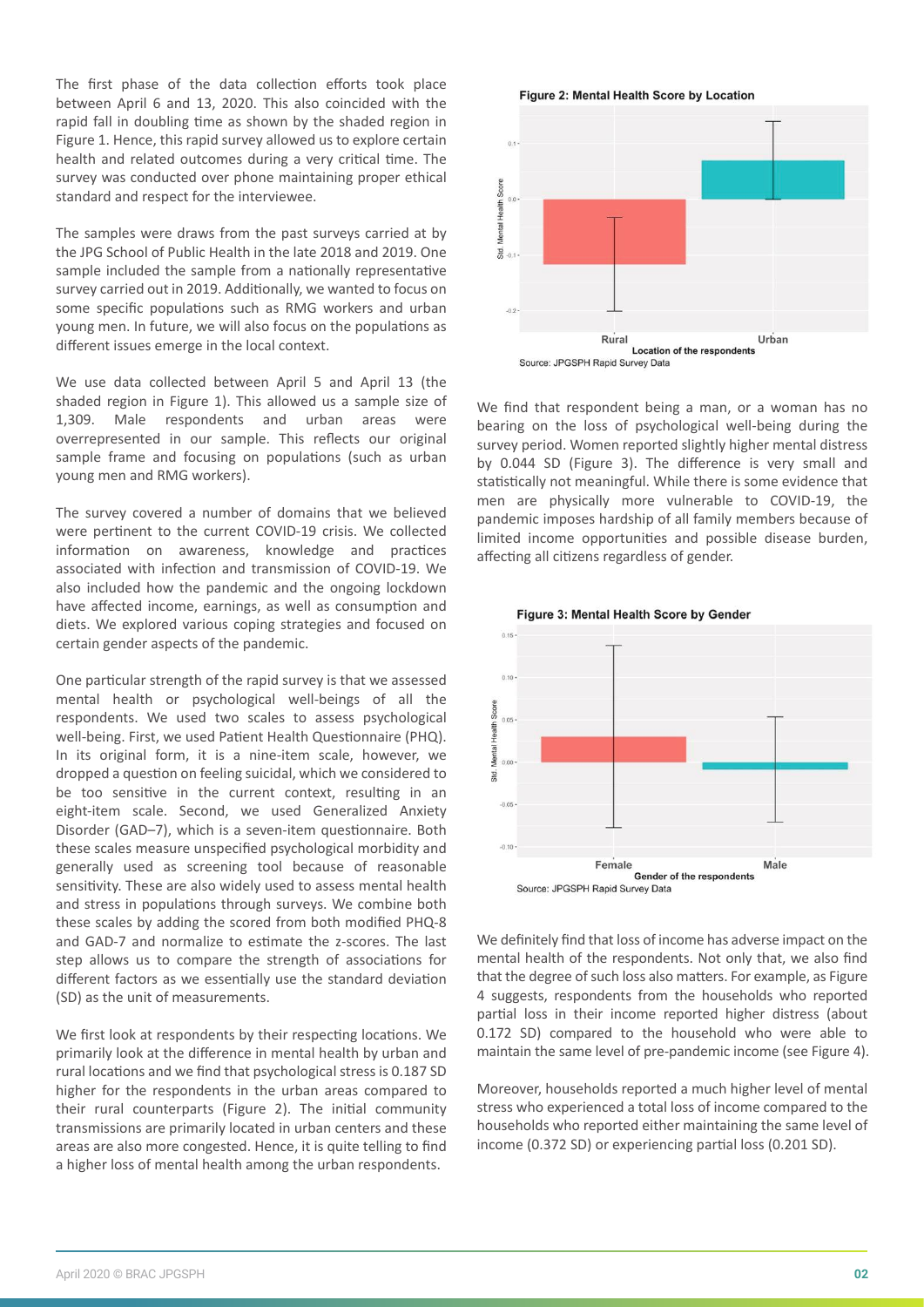Figure 4: Mental Health Score by Adverse Income Shock



Figure 6: Mental Health Score by Dietary Diversity Loss



Many of the households without any income during the survey periods relied on informal daily wage works. The massive brunt on the income resulted in an immense economic hardship which imposed a huge psychological stress on these households, as evident here.

The loss of income directly translated into loss of consumption. Many households reduced consumption specially food items, which we focus on here, to cope with the loss in income. This can potentially have a detrimental effect on psychological well-being and our findings actually support this expectation.

We divide the respondents into two group, ones who reported maintain a similar level of food consumption and those who reported reducing their consumption to cope up with the economic shock of the pandemic-induced lockdown and loss of earnings.



Figure 5: Mental Health Score by Consumption Loss

The households reporting a decline in consumption exhibited a significant decline in mental health (Figure 5). The standardized mental health score for the food consumption compromised households was 0.264 SD higher, suggesting a much worse mental health state.

Here, we again find that degree of destitute matters. We aimed to measure nutrition deficiency or insecurity resulting from the COVID-19 pandemic. We asked which broad food groups that the households were consuming less. The food groups included ten items including eating out. We divided the respondents into three categories as shown in Figure 6.

We find that there is a "linear" relationship between degree of loss in dietary diversity and psychological well-being. Compared to respondents from the households without loss in dietary diversity, households who comprised one or two items reported 0.21 SD higher mental distress. Households reporting consuming three or more food items reported event a higher level of loss in psychological well-being (0.368 SD). This suggests losing food or nutritional security can be a big source of mental distress and public support and private donations should aim to address this in the short run.

The controlling community transmission and successful management of the pandemic requires social isolation and following more strict home quarantine protocol in case of the infected individuals. In places like Bangladesh, this may require quarantining all household members. Moreover, many households in rural or urban areas alike require sharing essential services such as bathroom, toilets, clean water sources (e.g. tube-wells), and kitchen.



#### Figure 7: Mental Health Score by Sharing Essential Services